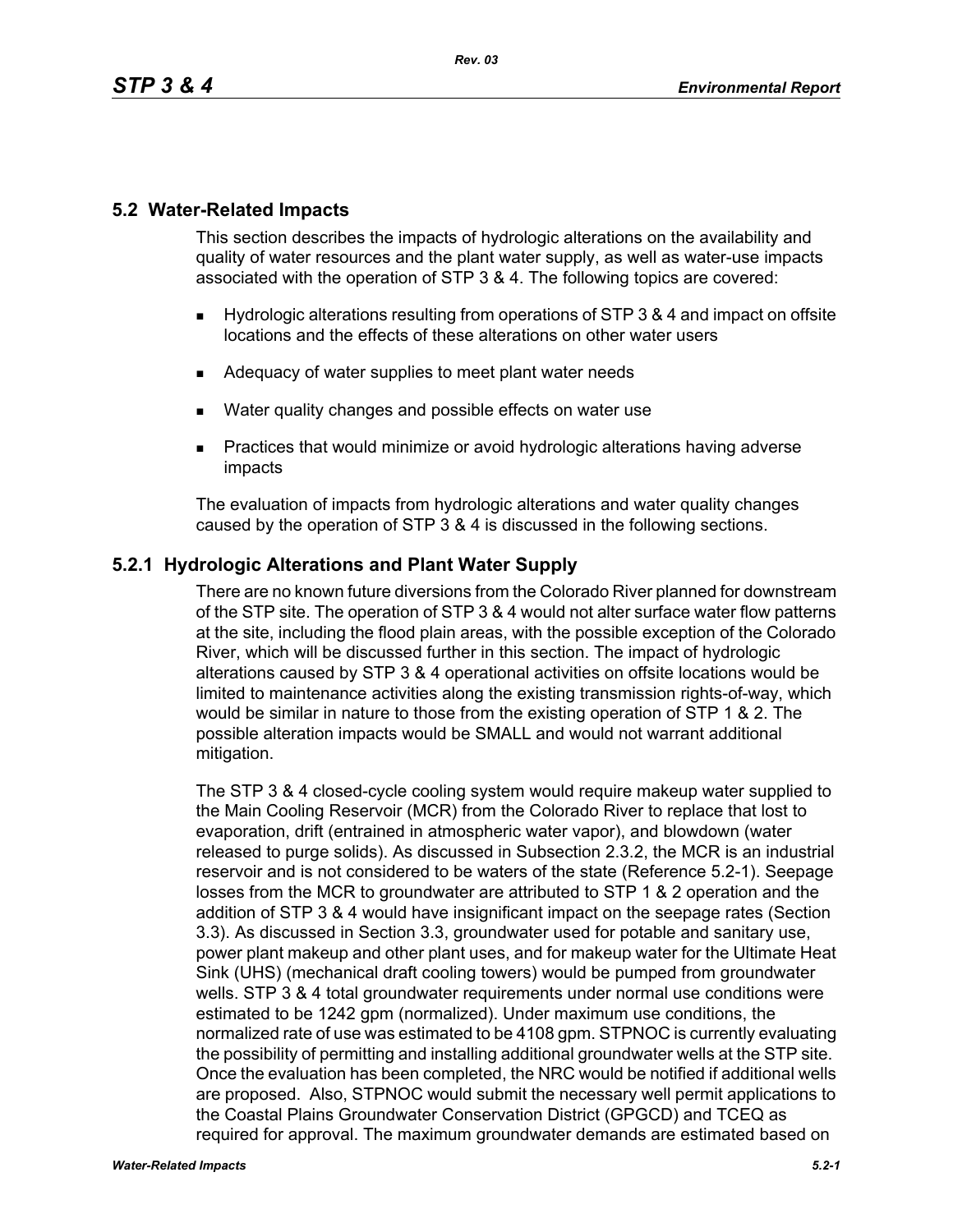the requirements of one unit during a planned refueling outage and the second unit in a forced outage using worst-case relative humidity. Well water demand for the UHS makeup is an average of 885 (both units) gpm under normal use conditions and an average of 3,203 (both units) gpm under maximum use conditions. If the total demand for groundwater is greater than the well water system capacity, the required additional UHS makeup water would be provided from the MCR (Section 3.3).

The expected normalized rate of withdrawal of Colorado River water (Section 3.3) to replace water losses from the MCR due to STP 3 & 4 heat loads during normal operating conditions is estimated to be approximately 23,170 gpm and 23,427 gpm during maximum (peak) use operations. As discussed in Subsection 2.3.2, the STP site is currently permitted to withdraw 102,000 acre-feet per year or a normalized rate of 62,234 gpm. This permitted withdrawal rate is sufficient to support operation of all four STP units.

MCR makeup water would be pumped from the existing STP Reservoir Makeup Pumping Facility (RMPF) on the Colorado River to the MCR to replace evaporative losses, and blowdown from the MCR, as required. Blowdown to maintain MCR water quality and level (Figure 3.3-1) would be through the existing discharge system. Water would be withdrawn from the MCR for main condenser and turbine system cooling and returned to the MCR. The MCR also would receive blowdown from the STP 3 & 4 UHS and STP 3 & 4 processed waste flows. There would be no direct discharges of individual waste streams to the Colorado River or to groundwater*.*

The most significant water loss from the STP 3 & 4 cooling water system would be through evaporation of water from the MCR. Blowdown to the Colorado River from the MCR would occur if required to maintain water quality in the MCR. Blowdown would occur in accordance with the existing Texas Pollutant Discharge Elimination System (TPDES) permit.

Water diverted to the MCR is currently considered lost to potential downstream surface water users and downstream aquatic communities and is considered a consumptive loss. The groundwater pumped from the existing site wells serving the STP site would also be considered a consumptive loss because the water would be either consumed or discharged to the MCR.

The assessment that follows conservatively assumes that all Colorado River water pumped to the MCR and all groundwater pumped from the wells is consumed. In reality, some water returns to the Colorado River as groundwater flow as the water seeps from the MCR and infiltrates the upper shallow portion of the groundwater system beneath the MCR. The water then flows toward the Colorado River where it discharges. Water from the MCR is also released through the pressure relief wells located in the above-grade dike surrounding the MCR. Water from these relief wells is discharged to a surface water ditch that surrounds the MCR and flows away from the reservoir through the STP site's natural drainage features.

As discussed in Subsection 2.3.2, the projected firm water demands for stored water in the Highland Lakes located upstream of the STP site on the Colorado River is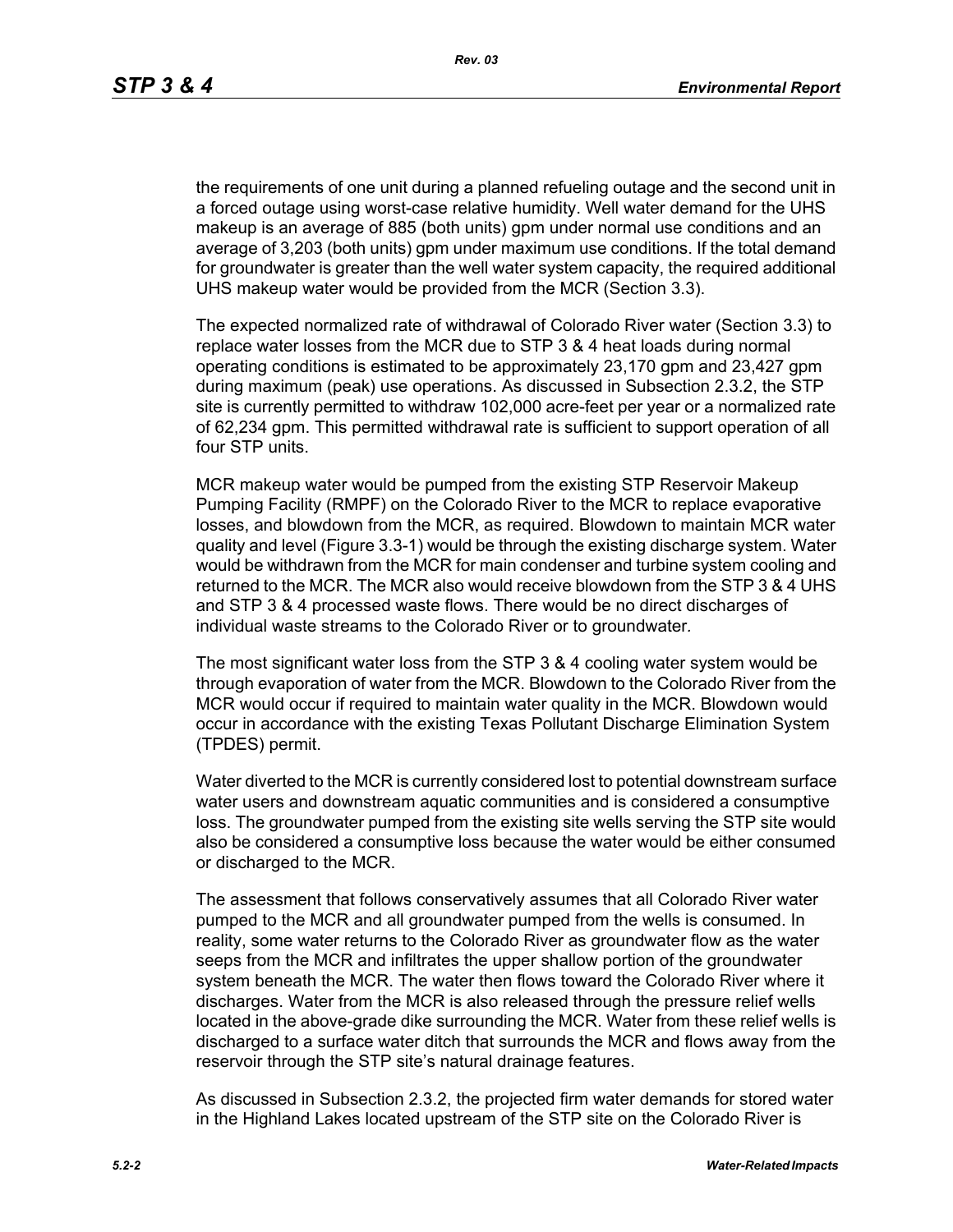currently still less than the total firm water available. Therefore, it is extremely remote that firm water rights would be reduced, even under extreme drought conditions. If conditions are worse than the drought of record, which occurred from the late 1940s through the 1950s (Subsection 2.3.2), the LCRA must curtail and distribute the available supply of firm water among all of its firm water supply customers on a pro rata basis (Reference 5.2-3). As discussed in Subsection 2.3.2, the STP site currently has surface water rights for 102,000 acre-feet per year and an additional 20,000 acrefeet/year of backup water for two-unit operation and 40,000 acre-feet/year for four-unit operation during periods when the water necessary to maintain the MCR at or above an elevation of 27 feet mean sea level is not available from the Colorado River. If this situation were to occur, the backup water would be released by the LCRA from firm stored water or any other sources of water originating upstream of the Bay City Dam (Reference 5.2-4).

Operation of STP 3 & 4 would not create any new impacts in the vicinity of the flood plain. The infrastructure constructed in the floodplains is currently used for STP 1 & 2. The current facilities would support STP 3 & 4. There would be no new infrastructure built in support of STP 3 & 4 in the flood plain areas adjacent to the site that would create impacts resulting from alterations to the flood plain flow paths.

#### **5.2.2 Water Use Impacts**

#### **5.2.2.1 Surface Water**

Long-term (1948–2005) daily Colorado River flow records were used to estimate the annual mean, the lowest annual mean, and the lowest daily mean flows of the Colorado River in the vicinity of the STP site (Reference 5.2-5).

Based on the planned cooling system configuration (Figure 3.3-1), surface water removal from the Colorado River for STP 3 & 4 is estimated to be at a normalized rate of 42,604 gpm under normal operating conditions and 44,779 gpm under maximum operating conditions, which could occur for a period of approximately 48 hours (see Table 3.3-1). Of these surface water removal rates, approximately 23,170 gpm (normal operating conditions) and 23,427 gpm (maximum use operations) are attributable to STP 3 & 4 heat loads. The long-term monthly average Colorado River flow upstream of the STP site at the closest U.S. Geological Survey (USGS) Gauging Station 08162500 (Figure 2.3.1-5) near Bay City (Reference 5.2-5) varies from 374,748 gpm to 1,919,518 gpm (Table 5.2-1).

Less than 12% (Table 5.2-1) of the estimated monthly mean Colorado River flow near Bay City would be lost to makeup. Makeup withdrawal for maximum use operations from the Colorado River projected for STP 3 & 4 represents 3.8% of the historical annual mean flow (1,180,344 gpm [2630 cfs]) of the river near Bay City. However, the annual mean flow during 2006 was 303,834 gpm (677 cfs) (Reference 5.2-5). The projected normal use withdrawal of 42,604 gpm for STP 3 & 4 during a 303,834 gpm (677 cfs) flow event would represent 14% of flow. As discussed in Subsection 2.3.1.1, the probable minimum flow rate at Bay City is estimated as zero. If there is no downstream flow, the Colorado River near the STP RMPF intake structure would be occupied by tidal water. Because Segment 1401 is considered tidal, there is no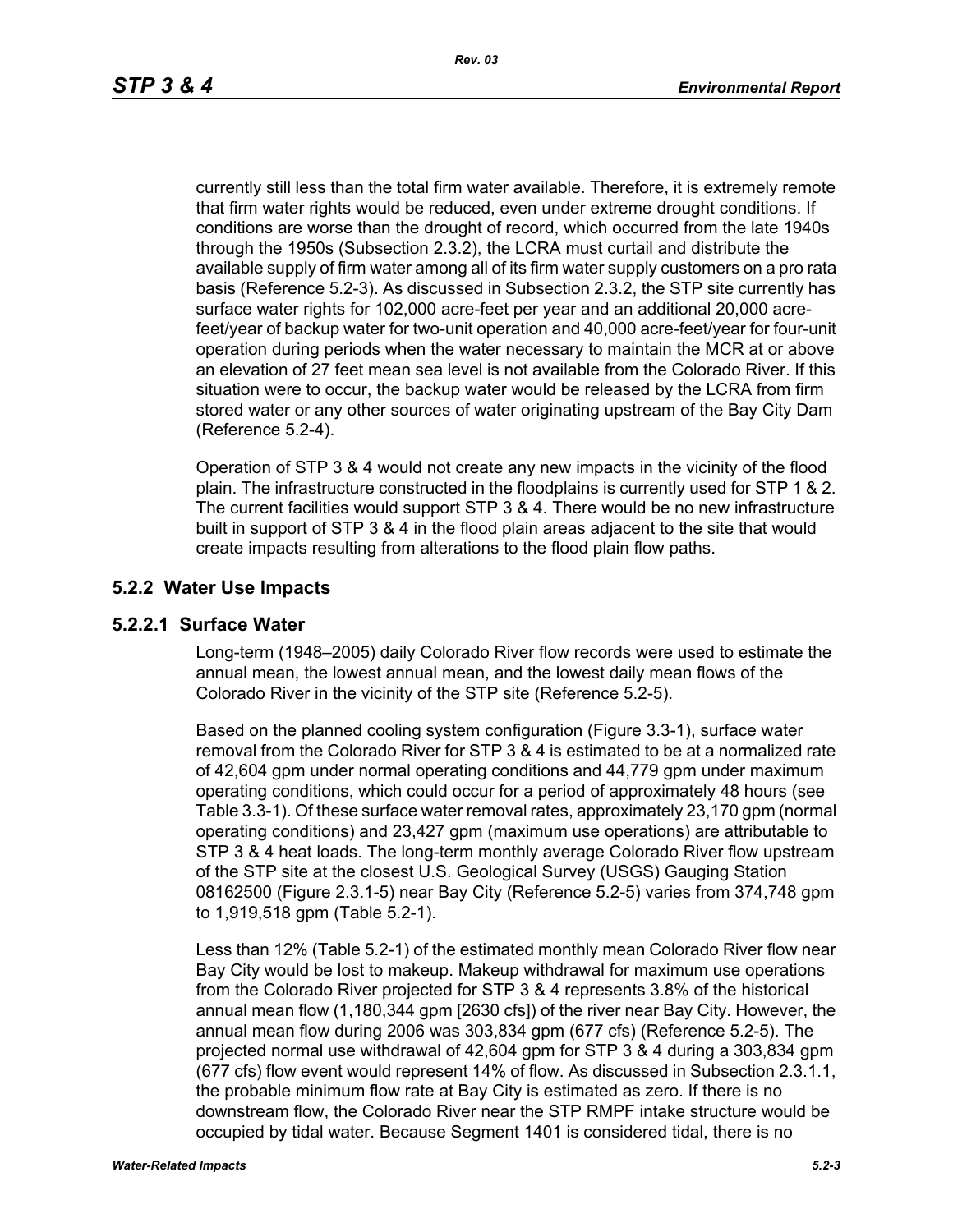established 7Q10 value for the Colorado River for Segment 1401 (Reference 5.2-5). The closest stream gauge to the STP site where 7Q10 data is maintained is the Bay City USGS Gauging Station 08162500 where, from October 1, 1976 through December 31, 2005, the 7Q10 (7 consecutive day low period over a 10-year period) was determined to be 20 cfs (Reference 5.2-6). Because of the zero probable minimum flow at Bay City and a low 7Q10 value of 20 cfs, the 7Q10 water flow value will not be used to determine potential impacts.

As discussed in Subsection 2.3.2 and indicated in Table 2.3.2-9, STP 1 & 2 currently withdraws surface water as needed from the Colorado River after confirming that the flow at the USGS Bay City Gauging Station is capable of supporting the withdrawal of surface water in accordance with the current STP 1 & 2 surface water withdrawal permit. Surface water flow of the Colorado River will continue to be monitored for flow before the withdrawal of surface water for STP 3 & 4 operations to ensure that surface water could be pumped in accordance with the current STPNOC surface water use permit. This practice helps ensure that water withdrawn from the Colorado River is acceptable for supply into the MCR.

Surface water withdrawals would be in accordance with current STPNOC water rights permits and contracts with the Lower Colorado River Authority (LCRA). Therefore, during low-flow days, withdrawal of surface water for the operation of STP 3 & 4 could have a SMALL impact on the availability of fresh water downstream of the site and not warrant additional mitigation. The cumulative impacts of all four operating units are discussed in Section 10.5.

#### **5.2.2.2 Groundwater**

As discussed in Subsection 2.3.2, groundwater wells would be used to supply makeup water to STP 3 & 4 for the UHS, service water for the power plant makeup and use, and water for the potable and sanitary systems. From 2001 to 2006, STP 1 & 2 groundwater production averaged 798 gpm from five production wells located in the deep confined aquifer (Table 2.3.2-16). The highest production (863 gpm) was in 2001. The lowest production was 745 gpm, in 2002. The existing five production wells at STP (Subsection 2.3.2) are permitted to withdraw a combined total of 3000 acre-feet per year (1860 gpm).

As discussed in Section 3.3, the groundwater needs for STP 3 & 4 would be 1242 gpm during normal operations and 4108 gpm during maximum operations. The primary groundwater production for STP 1 & 2 is through the use of production Wells 5, 6, and 7. As discussed in Subsection 2.3.2, the average use for 2001 through 2006 of groundwater for STP 1 & 2 is 798 gpm. This would allow the use of approximately 1062 gpm for normal operations of STP 3 & 4 which would require an average production rate of approximately 1242 gpm. During normal operations of STP 3 & 4, STPNOC would use groundwater in excess of that used by STP 1 & 2 up to the current permitted limit of 3000 acre-feet/year (an average of 1860 gpm). STPNOC would use the MCR to supply additional water above this value as required for continued operations. STPNOC is currently evaluating the possibility of permitting and installing additional groundwater wells at the STP site. Once the evaluation has been completed, the NRC would be notified if additional wells are proposed. Should additional wells be proposed,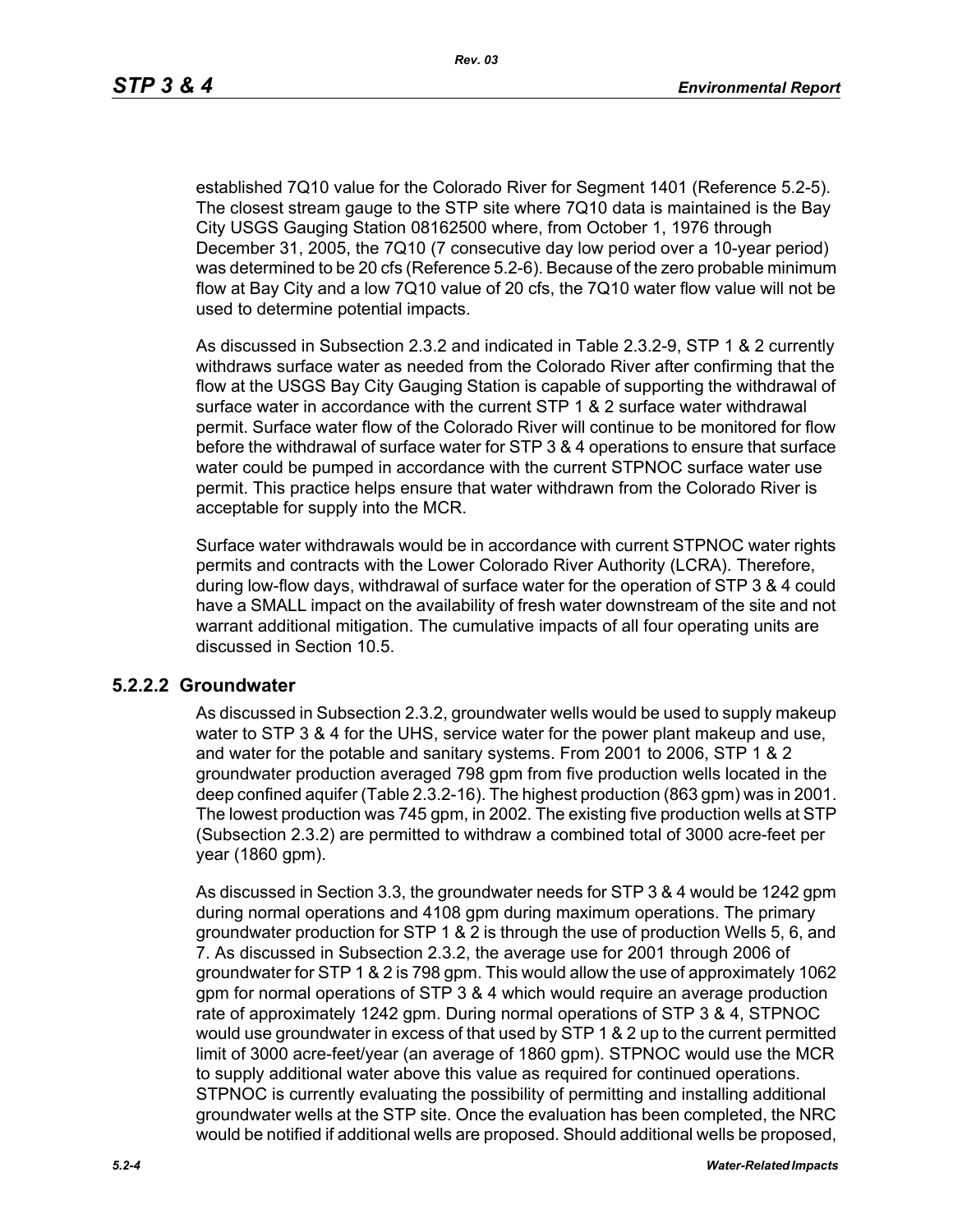STPNOC would submit the necessary well permit applications to the Coastal Plains Groundwater Conservation District (CPGCD) and TCEQ as required for approval.

To meet the proposed maximum or peak groundwater demand (normalized value of 4108 gpm) for STP 3 & 4, STPNOC would supply the water needed for STP 3 & 4 UHS makeup in excess of the normal operations groundwater value (normalized value of 1242 gpm) by using water stored in the MCR to supply the additional water. As discussed in Subsection 2.3.1, any proposed new wells would be required to be at least 4000 feet from STP 1 & 2 and STP 3 & 4 to prevent potential subsidence of the facilities. Depending on the period of maximum operations of up to 30 days, and depending on the level of the MCR, an additional withdrawal rate of 2873 gpm would be required. This additional demand could create a short-term need for increased surface water withdrawal from the Colorado River.

To determine potential offsite impact during the operation of STP 3 & 4, cumulative projected water usage was used to calculate drawdown at the site boundary as though all water was pumped from a single onsite well. As discussed in Section 3.3, the normal use of groundwater for STP 3 & 4 may require the permitting and installation of additional groundwater wells. If additional wells are proposed, STPNOC would apply to the CPGCD for the necessary groundwater permit(s). The minimum distance allowed by the CPGCD between permitted wells is 2500 feet (Reference 5.2-7). Therefore, the 2500-foot distance will be used for the most conservative model distance from an STP site well to any potential offsite well. As with Section 4.2, a confined nonleaky aquifer scenario was used to determine the drawdown at the offsite groundwater well location closest to the STP 3 & 4 well location. Data used to input to an analytical distance-drawdown model is described in Subsection 2.3.1 and are referenced in Table 5.2-2.

A confined nonleaky scenario would most likely represent actual site conditions. The hydrologic parameters used in support of a confined nonleaky aquifer scenario are included in Table 5.2-2. The Theis nonequilibrium well equations (Reference 5.2-8) for a confined nonleaky scenario are as follows:

| $s = [Q/4(3.14)T](W(u))$                 | $u = r^2S/4Tt$                             |
|------------------------------------------|--------------------------------------------|
| where:                                   |                                            |
| $s =$ drawdown (ft)                      | $T =$ transmissivity, ft <sup>2</sup> /day |
| $Q =$ pumping rate, ft <sup>3</sup> /day | $t =$ time since pumping started, days     |
| $W(u)$ = Theis well function             | $S = coefficient of storage$               |
|                                          | $r =$ distance to pumping well, ft         |

The assumptions made were that the aquifer is homogeneous, isotropic, of uniform thickness, and of infinite aerial extent. The assumptions also include that the potentiometric surface before pumping is horizontal; the well is pumped at a constant discharge rate; the well is fully penetrating and flow is horizontal; the well diameter is infinitesimal so that storage within the well can be neglected; and water from storage is discharged instantaneously with decline of head.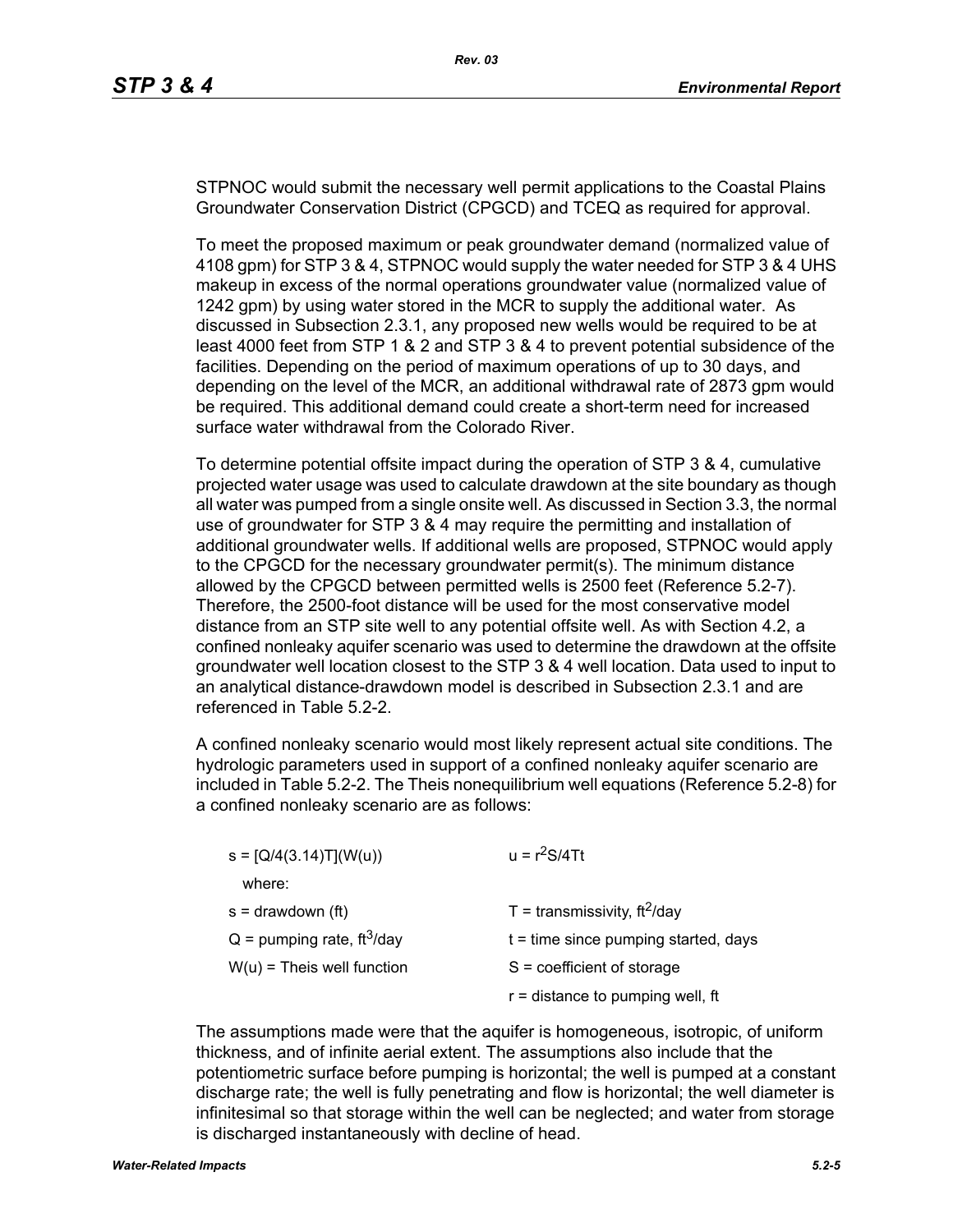An assumption was made that all of the water to be pumped was from a fully penetrating single well (any site well). The results of the confined nonleaky scenario model indicated that drawdown from normal operation of STP 3 & 4 of the deeper portion of the Chicot Aquifer potentiometric surface 2500 feet from a single STP site well was 38 to 42 feet based on an average pumping rate of 1062 gpm over a period of 40 years. The pumping rate of 1062 gpm is the remainder of the current STP site permit after the average of 798 gpm STP 1 & 2 groundwater use rate is subtracted (1860 gpm–798 gpm). Drawdown values for the deep portion of the Chicot Aquifer for the above pumping case, pumping at the maximum permit limit of 3000 acre-feet/year (an average of 1860 gpm) and pumping at a well design yield of 500 gpm, are included in Table 5.2-2.

In reality, the actual withdrawal resulting from the pumping of an STP well 2500 feet away would result in less drawdown than assigning all of the total pumping rates to one well. For example, the projected drawdown of (Table 5.2-2) over a 40-year period at a pumping rate of 1062 gpm would result in a drawdown of 38 to 42 feet. Pumping at a rate of no more than 500 gpm over a 40-year period in any single well would result in a drawdown of 18 to 20 feet 2500 feet from that well. These values assume that no two pumping wells adjacent to each other are used at the same time. If this were to occur, the effects of the two wells being pumped simultaneously would result in an overlap of drawdown and would likely lower drawdown in areas between the pumping wells. The additive effect could extend off site. However, most of the additive effect form the onsite pumping of multiple wells would remain on the STP site.

Because of the confining unit between the deep and shallow portions of the Chicot Aquifer, STPNOC concludes that there would be no impact to the shallow portion of the aquifer during operation of STP 3 & 4. However, STPNOC concludes that impacts due to increased pumping during operational activities at STP 3 & 4 to the deeper portion of the Chicot Aquifer would be SMALL and would not warrant mitigation. The cumulative impacts of all four units on groundwater resources are discussed in Section 10.5S.

# **5.2.3 Water Quality Impacts**

# **5.2.3.1 Chemical Impacts**

Mechanical draft cooling towers, such as the ones proposed for the STP 3 & 4 UHS, remove waste heat by allowing water to evaporate to the atmosphere. The water lost to evaporation must be replaced continuously with makeup water to prevent the accumulation of solids and solid scale formation. To prevent buildup of these solids, a small portion of the circulating water with elevated levels of solids is drained or blown down, and cooling tower water chemistry must be maintained with anti-scaling compounds and corrosion inhibitors.

Similarly, because conditions in cooling towers are conducive to the growth of fouling bacteria and algae, a biocide must be added to the system. This is normally a chlorine or bromine-based compound, but occasionally, hydrogen peroxide or ozone is used. Table 3.6-1 lists water treatment chemicals currently used for STP 1 & 2 and that would likely be used in STP 3 & 4.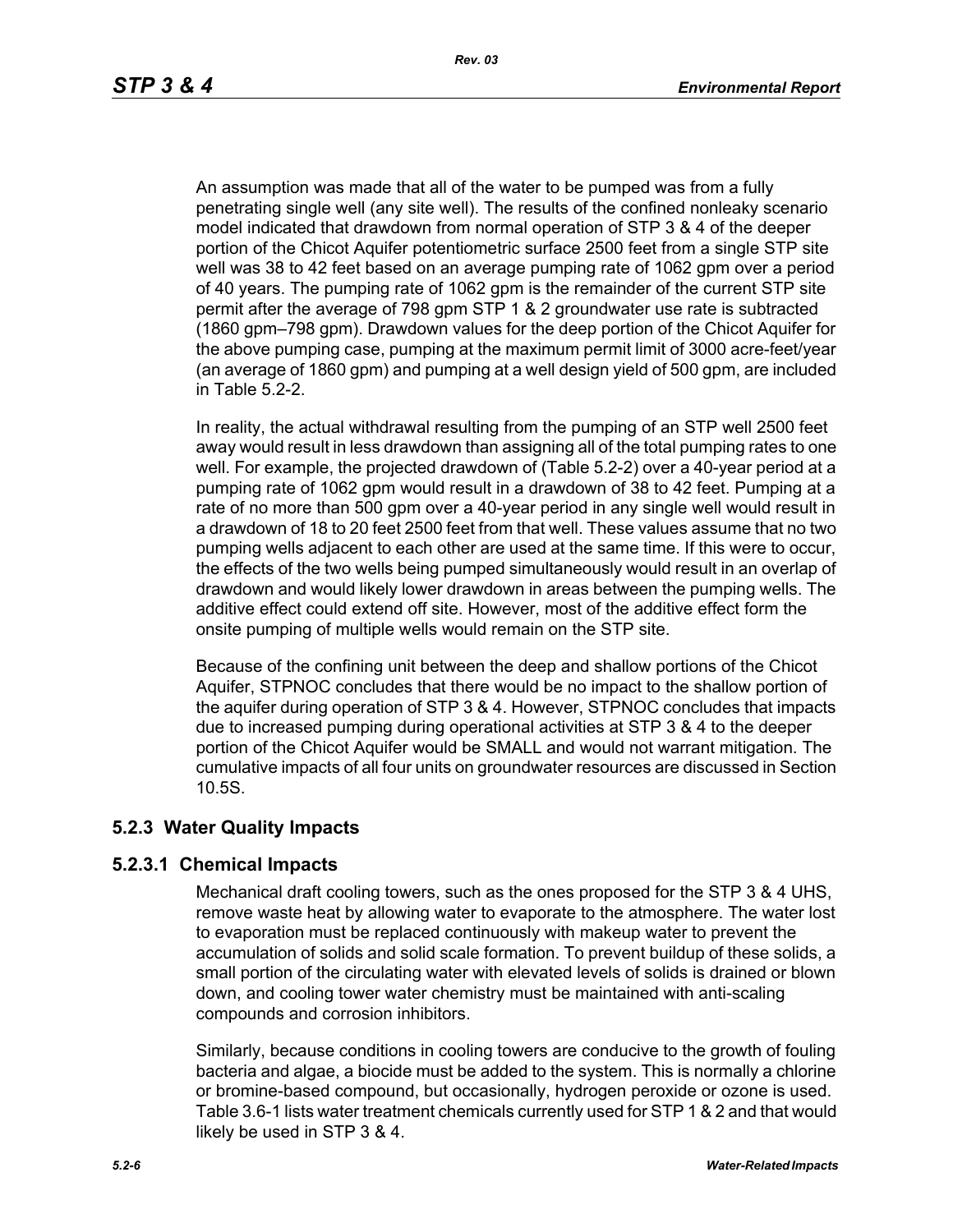Water drawn from the Colorado River is expected to require limited treatment to prevent biofouling in the makeup intake structure and makeup water piping. Additional water treatment would take place in the cooling tower basins, and would include the addition of biocides, anti-scaling compounds, and dispersants. Sodium hypochlorite and sodium bromide are used to control biological growth in the existing circulating water system and would likely be used in the new system as well. TPDES Permit No. WQ0001908000, issued in 2005 (Reference 5.2-9), limits total residual chlorine (0.05 milligrams per liter daily maximum) from any single generating unit for more than two hours per day unless longer periods are required for macroinvertebrate control. Discharge from the MCR may not exceed 12.5% of the flow of the Colorado River at the discharge point. Processed wastewater discharged from STP 3 & 4 facilities to the MCR would be similar to that currently discharged under the STP 1 & 2 TPDES permit. STPNOC would submit the necessary applications to TCEQ for permitting the proposed STP 3 & 4 discharges to the MCR.

Discharge from the MCR cannot occur when the Colorado River is less than 800 cfs (Reference 5.2-9). As discussed in Subsection 2.3.2, there is currently no routine discharge from the MCR to the Colorado River. STP 1 & 2 has discharged water from the MCR to the Colorado River once, in 1997. Projections of the MCR water quality and additional demands upriver could necessitate the use of the STP permitted reservoir blowdown system to maintain water quality by 2010. MCR water quality is currently maintained by selective pumping during high river flow conditions (>1200 cfs) (Reference 5.2-10). If upstream demands increase, the availability of water at a flow greater than 1200 cfs could be reduced.

Blowdown from the MCR to the Colorado River would occur as necessary to maintain the MCR water quality at an average of 3000 micro-Siemens per centimeter (µS/cm) (Reference 5.2-4). The current TPDES permit (Reference 5.2-10) allows an average MCR discharge rate of 144 MGD with a daily maximum of 200 MGD. The permit pH range for water discharged from the MCR is between 6.0 and 9.0 standard units. The water temperature daily average limit is 95°F with a daily maximum of 97°F. The total residual chlorine daily maximum is 0.05 milligrams per liter (mg/L) (Reference 5.2-10). Limits on outfall concentrations, rates, and schedules for STP 3 & 4 operational discharges to the MCR would be determined through the TPDES permitting process. STPNOC would submit the new or modified permit provisions to the NRC when they become available.

As discussed in Subsection 2.3.3, during 2004 Segment 1401 of the Colorado River (the reach of the river associated with STP) was listed as fully supporting aquatic life, contact recreation, and general use (Reference 5.2-11). As indicated in Reference 5.2- 12, Segment 1401 was added to the list of impaired waters due to the presence of bacteria. The STP 1 & 2 wastewater treatment facility currently discharges treated water to the MCR where it is diluted by water of the MCR and reused. The waste water from current STP 1 & 2 facilities does not discharge directly to the Colorado River.

Impacts of chemicals in the proposed MCR blowdown on the Colorado River water quality would be SMALL and would not warrant mitigation. STPNOC would submit the necessary permit applications to TCEQ for review for a modified or new TPDES permit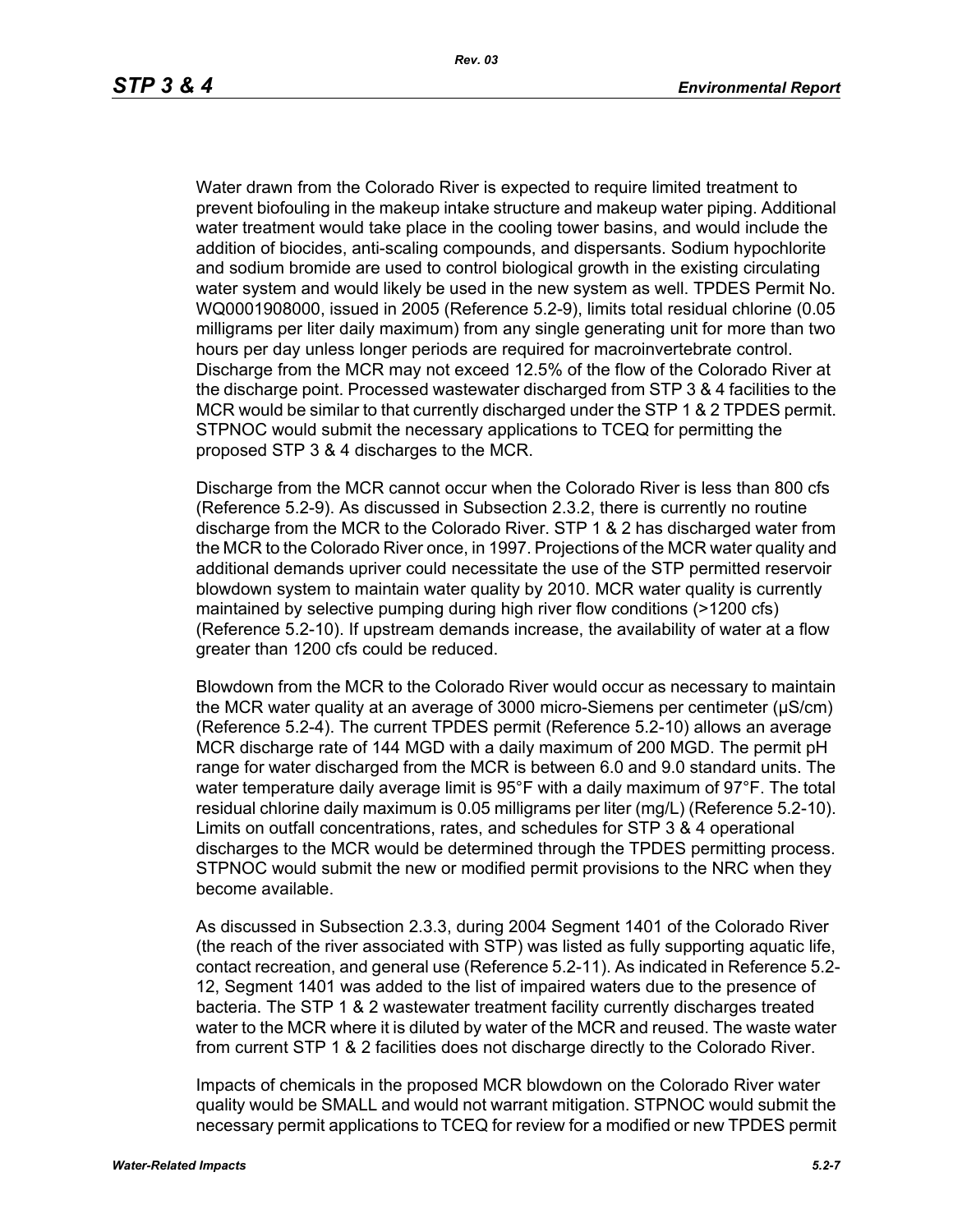for STP 3 & 4 facility discharges to the MCR and from the MCR to the Colorado River. TCEQ would evaluate potential effects of STP 3 & 4 on the MCR water quality and the Colorado River water quality and determine if adjustments are necessary to the current TPDES permitted 001 outfall limits. STPNOC would monitor the MCR water quality on a regular basis in conjunction with the MCR water level to determine if and when blowdown is necessary. STPNOC would continue to monitor flow of the Colorado River prior to withdrawing surface water and discharging water to the Colorado River.

#### **5.2.3.2 References**

- 5.2-1 TCEQ (Texas Commission on Environmental Quality) 2007. Letter from Kelly Holligan (TCEQ) to R. A. Gangluff (STP Nuclear Operating Company) Re: Cooling Water Intake Structures Phase II Rules; South Texas Project Electric Generating Station; TPDES Permit No. WQ0001908000, June 27, 2007.
- 5.2-2 Operating Permit, STP Nuclear Operating Company, Historical User Permit No. OP-04122805, Coastal Plains Groundwater Conservation District, March 2005.
- 5.2-3 LCRA (Lower Colorado River Authority), Water Management Plan for the Lower Colorado River Basin, May 2003.
- 5.2-4 STPNOC (South Texas Project Nuclear Operating Company), 2006. Amended and Restated Contract by and between the Lower Colorado River Authority and STPNOC. Effective as of January 1, 2006.
- 5.2-5 USGS (U.S. Geological Survey) Water Year 2006 Report, Colorado River, USGS Station 08162500 near Bay City, Texas, April 24, 2007.
- 5.2-6 Holligan (Karen Visnovsky Holligan), 7Q10 Flows. E-mail from Karen Visnovsky Holligan (TCEQ) to Bridget Twigg (TtNUS) June 13, 2007.
- 5.2-7 CPGCD (Coastal Plains Groundwater Conservation District), Rules of the Coastal Plains Groundwater Conservation District, adopted May 25, 2004.
- 5.2-8 "Groundwater and Wells," Fletcher G. Driscoll, 2nd Edition, Johnson Filtration Systems Inc., St. Paul, Minnesota, 1989.
- 5.2-9 TCEQ, STP Nuclear Operating Company, TPDES Permit No. 001908000 Renewal. July 21, 2005.
- 5.2-10 STPNOC (South Texas Project Nuclear Operating Company), South Texas Project Electric Generating Station Certificate of Adjudication 14-5437, May 1, 2005, Rev. 1.
- 5.2-11 TCEQ 2004 Texas Water Quality Inventory and 303(d), April 14, 2007.
- 5.2-12 TCEQ 2006 Texas Water Quality Inventory and 303(d), April 27, 2007.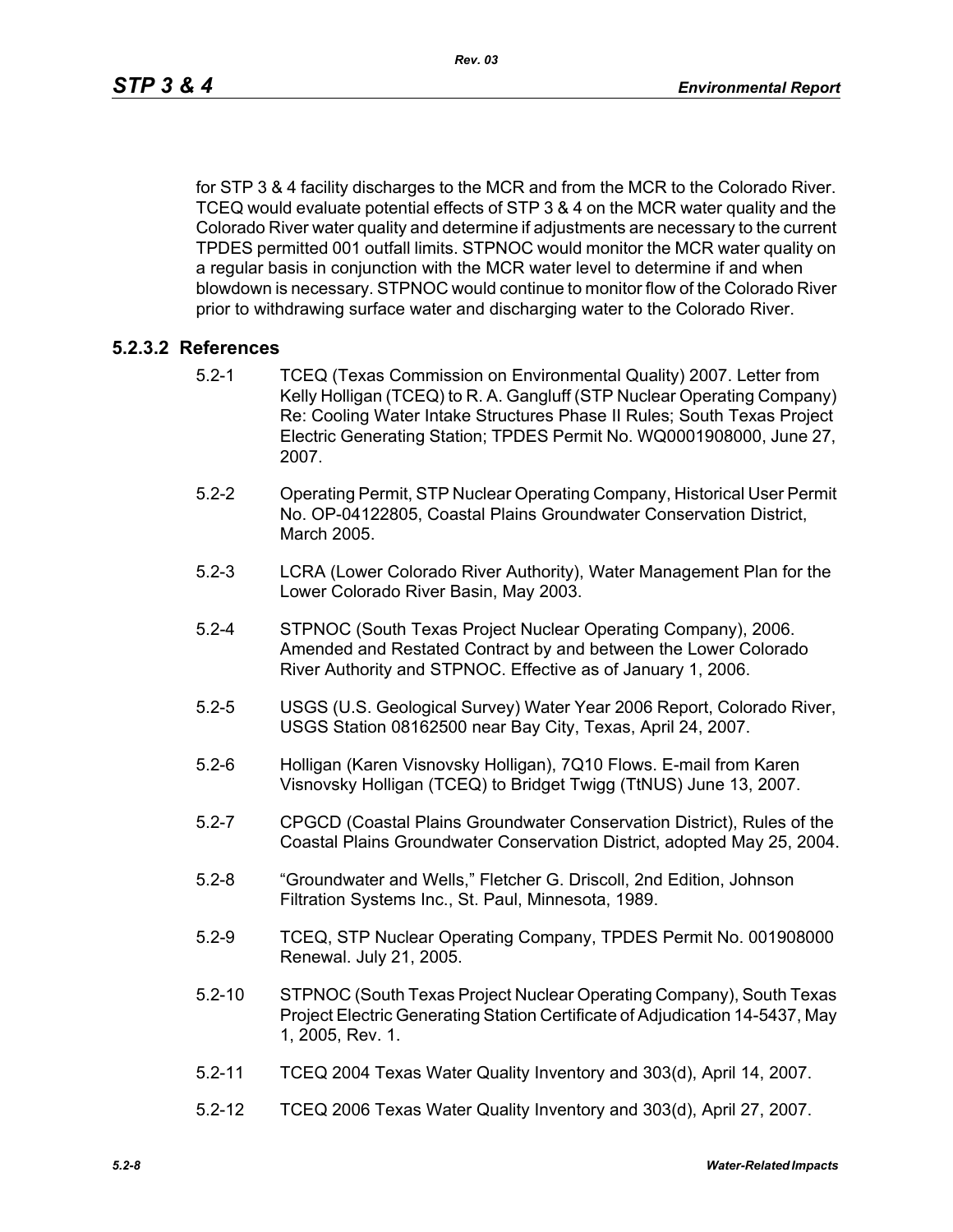|                     | <b>Mean Monthly River</b><br>Flow [1], [2]                                                          | <b>Maximum [3] River</b><br>Withdrawal<br>for Makeup (2 units) | <b>Percent of Mean</b><br><b>Monthly River</b><br><b>Flow Lost to</b><br><b>Maximum</b><br><b>Makeup</b><br>(2 units) | <b>Maximum Total</b><br><b>Evaporation Rate (2)</b><br>units) [1] | <b>Percent of</b><br>Average<br><b>Flow Lost to</b><br>Evaporation |
|---------------------|-----------------------------------------------------------------------------------------------------|----------------------------------------------------------------|-----------------------------------------------------------------------------------------------------------------------|-------------------------------------------------------------------|--------------------------------------------------------------------|
| January             | 1,150,274                                                                                           | 44,779                                                         | 3.9                                                                                                                   | 48,556                                                            | 4.2                                                                |
| February            | 1,455,907                                                                                           | 44,779                                                         | 3.1                                                                                                                   | 48,556                                                            | 3.3                                                                |
| March               | 1,281,324                                                                                           | 44,779                                                         | 3.5                                                                                                                   | 48,556                                                            | 3.8                                                                |
| April               | 1,225,224                                                                                           | 44,779                                                         | 3.7                                                                                                                   | 48,556                                                            | 4.0                                                                |
| May                 | 1,642,608                                                                                           | 44,779                                                         | 2.7                                                                                                                   | 48,556                                                            | 3.0                                                                |
| June                | 1,919,518                                                                                           | 44,779                                                         | 2.3                                                                                                                   | 48,556                                                            | 2.5                                                                |
| July                | 844,642                                                                                             | 44,779                                                         | 5.3                                                                                                                   | 48,556                                                            | 5.7                                                                |
| August              | 374,748                                                                                             | 44,779                                                         | 11.9                                                                                                                  | 48,556                                                            | 13.0                                                               |
| September           | 787,195                                                                                             | 44,779                                                         | 5.7                                                                                                                   | 48,556                                                            | 6.2                                                                |
| October             | 1,103,150                                                                                           | 44,779                                                         | 4.1                                                                                                                   | 48,556                                                            | 4.4                                                                |
| November            | 1,248,562                                                                                           | 44,779                                                         | 3.6                                                                                                                   | 48,556                                                            | 3.9                                                                |
| December            | 1,100,906                                                                                           | 44,779                                                         | 4.1                                                                                                                   | 48,556                                                            | 4.4                                                                |
| [2] Reference 5.2-4 | [1] All flows in gallons per minute<br>[3] Maximum water withdrawal occurs during normal operations |                                                                |                                                                                                                       |                                                                   |                                                                    |

*STP 3 & 4*